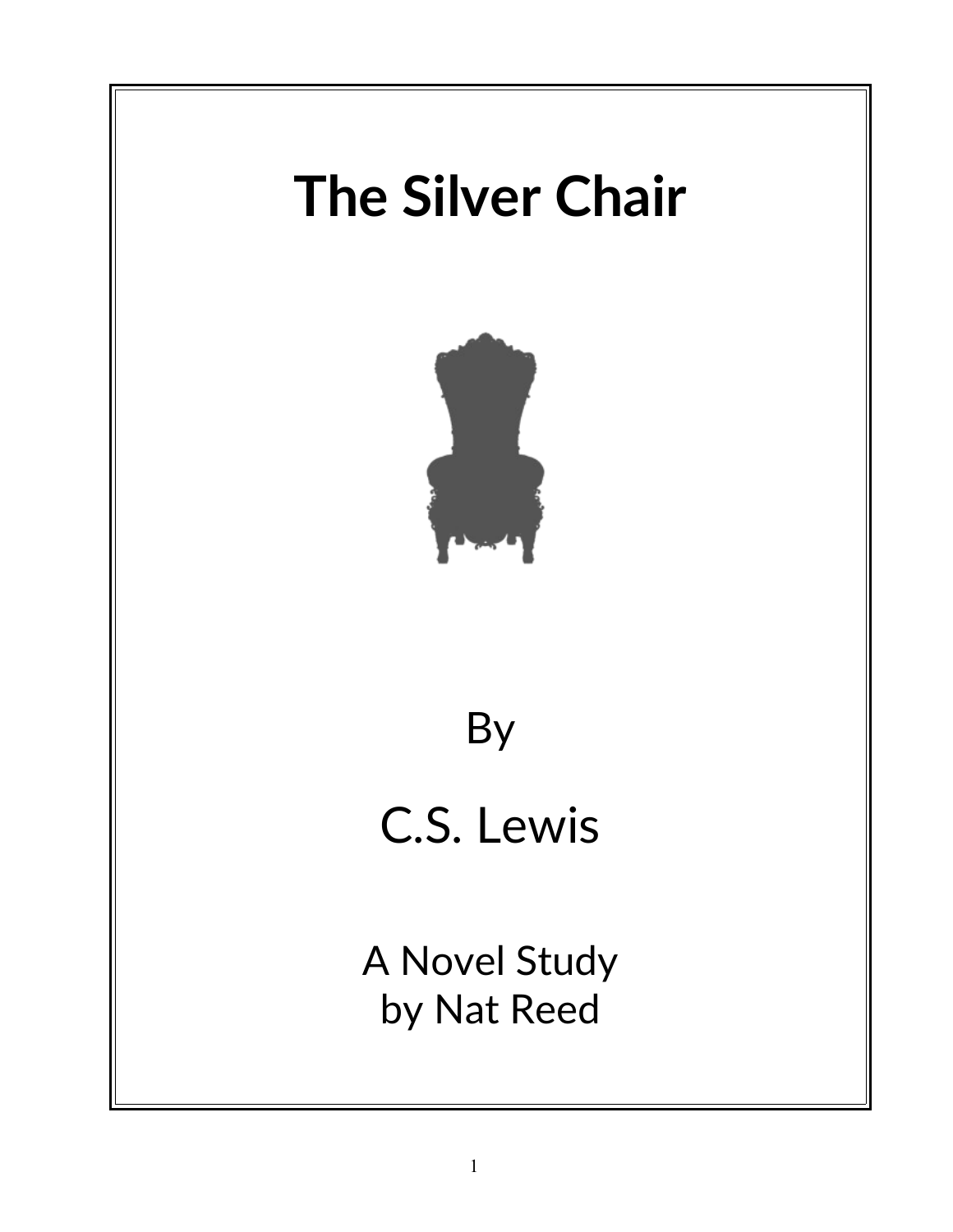

## **Table of Contents**

| <b>Suggestions and Expectations</b> | 3  |
|-------------------------------------|----|
|                                     |    |
| List of Skills                      | 4  |
|                                     |    |
| Synopsis / Author Biography         | 5  |
|                                     |    |
| <b>Student Checklist</b>            | 6  |
|                                     |    |
| Reproducible Student Booklet        |    |
|                                     |    |
| <b>Answer Key</b>                   | 64 |

**About the author:** Nat Reed was a member of the teaching profession for more than 35 years. He was a full-time instructor at Trent University in the Teacher Education Program for nine years. For more information on his work and literature, visit [novelstudies.org.](http://www.novelstudies.org/)

> Copyright © 2018 Nat Reed Revisions Completed in 2022 All rights reserved by author. Permission to copy for single classroom use only. Electronic distribution limited to single classroom use only. Not for public display.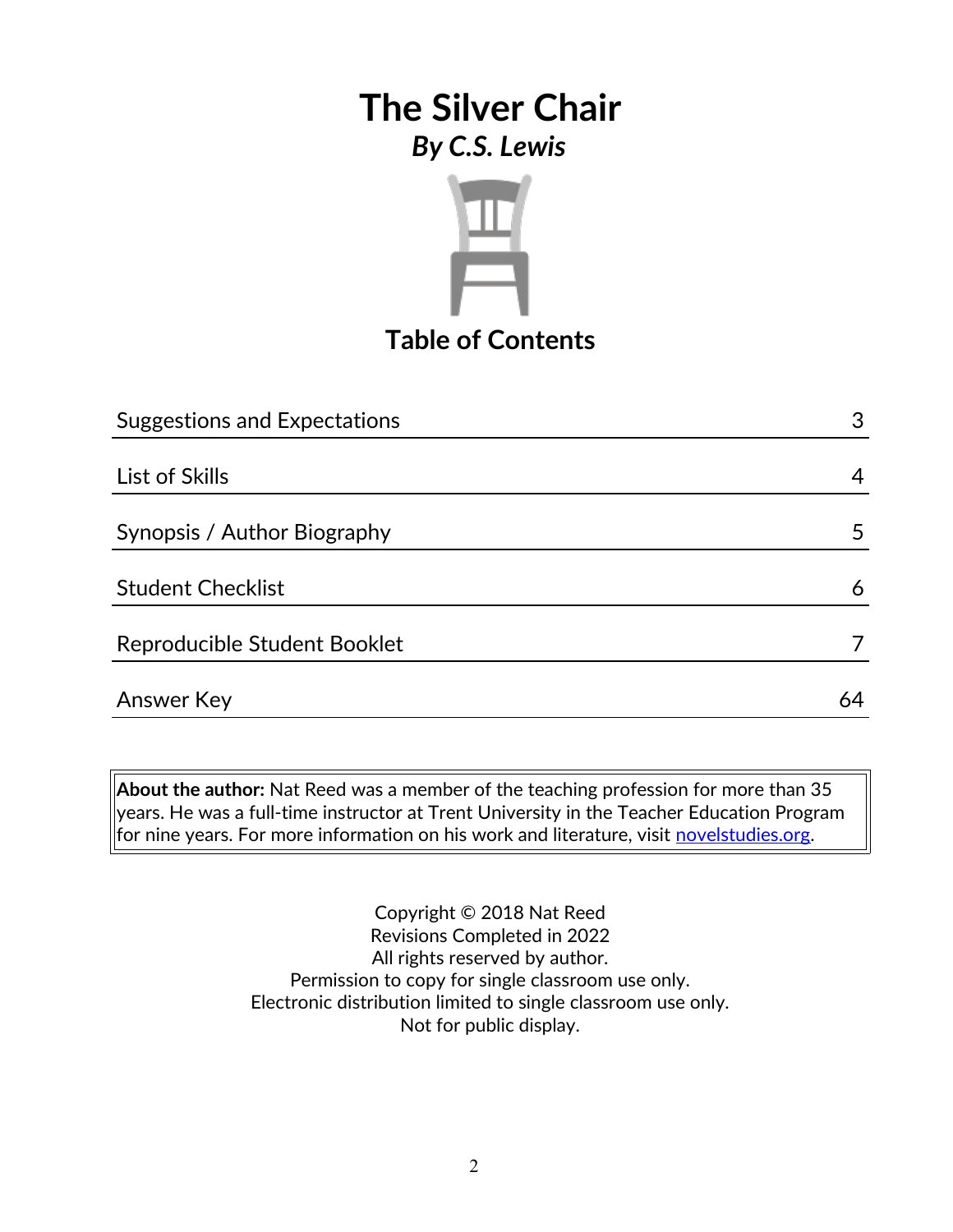

### **Suggestions and Expectations**

This curriculum unit can be used in a variety of ways. Each chapter of the novel study focuses on two chapters of *The Silver Chair* and is comprised of five different activities:

- 1. Before You Read
- 2. Vocabulary Building
- 3. Comprehension Questions
- 4. Language and Extension Activities

A **portfolio cover** (p.7) as well as a **Checklist** (p.6) are included so that students may track of their completed work.

#### **Every activity need not be completed by all students.**

#### **Links with the Common Core Standards (U.S.)**

Many of the activities included in this curriculum unit are supported by the Common Core Standards. For instance the *Reading Standards for Literature, Grade 5*, makes reference to

a) determining the meaning of words and phrases. . . including figurative language;

- b) explaining how a series of chapters fits together to provide the overall structure;
- c) compare and contrast two characters;
- d) determine how characters … respond to challenges;
- e) drawing inferences from the text;
- f) determining a theme of a story . . . **and many others.**

**Themes** which may be taught in conjunction with the novel include Christian symbolism, loyalty, friendship, courage, sacrifice (standing up for one's beliefs) and good vs evil.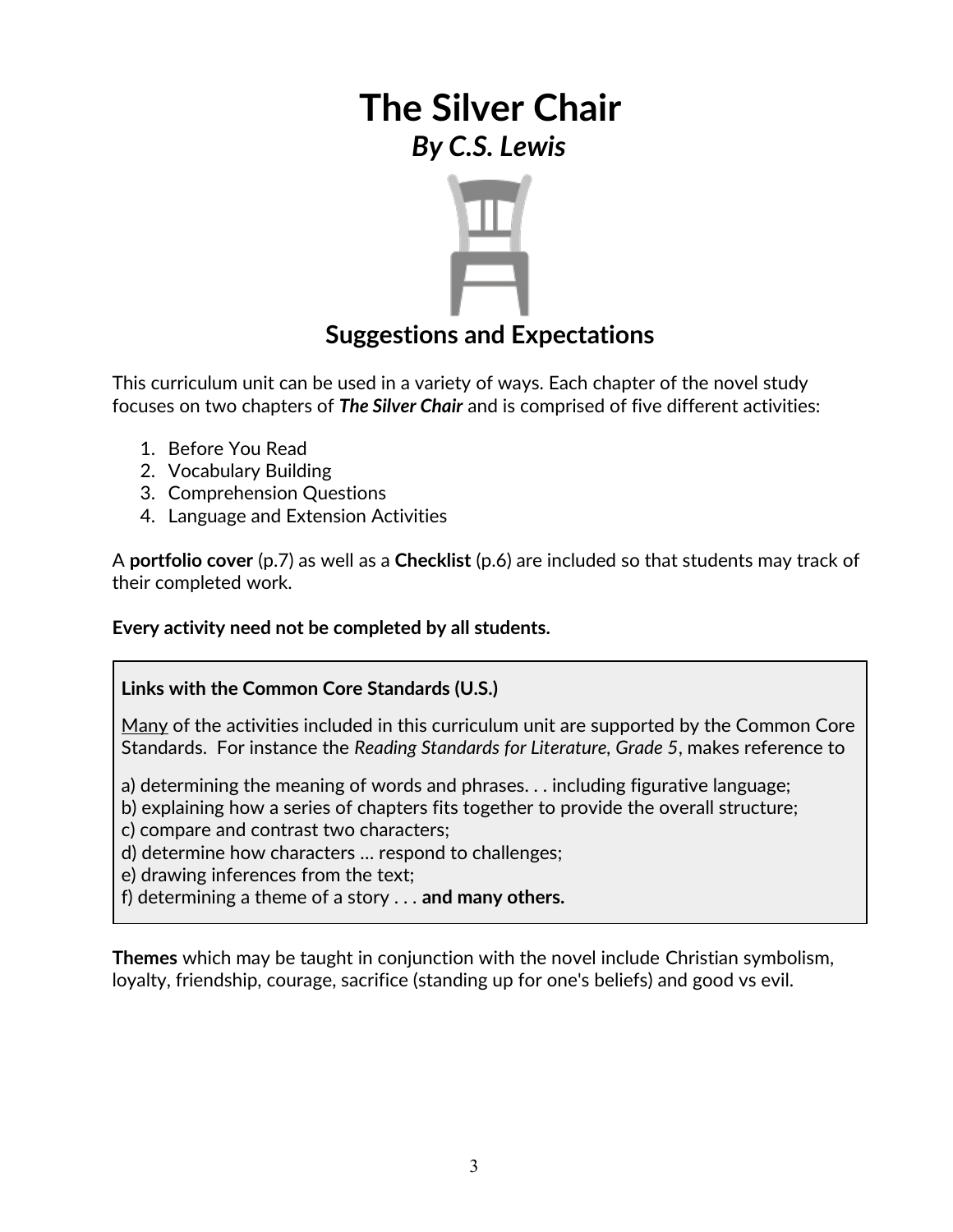## **List of Skills**

#### **Vocabulary Development**

- 1. Locating descriptive words/phrases 7. Identify *anagrams*
- 2. Listing synonyms/homophones 8. Listing compound words
- 
- 4. Use of capitals and punctuation 10. Identify/create *similes*
- 
- 6. Identify *personification*.

#### **Setting Activities**

1. Summarize the details of a setting

#### **Plot Activities**

- 1. Complete a *time line* of events 4. Identify *cliffhangers*
- 
- 

#### **Character Activities**

- 
- 2. Identify the protagonist 4. Compare characters

#### **Creative and Critical Thinking**

- 
- 2. Write a newspaper story **7.** Write a book review
- 
- 
- 

#### **Art Activities**

- 
- 
- 
- 
- 3. Identifying/creating *alliteration* 9. Identifying parts of speech
	-
- 5. Identifying syllables 11. Identification of root words

- 
- 2. Identify conflict in the story 5. Identify the climax of the novel.
- 3. Complete Five W's Chart 6. Complete a Story Pyramid
- 1. Determine character traits 3. Relating personal experiences
	-
- 1. Research 6. Write about personal feelings
	-
- 3. Participate in a talk show 8. Complete an Observation Chart
- 4. Conduct an interview 9. Complete a KWS Chart
- 5. Create a poem 10. Create a friendly letter.
- 1. A Storyboard 3. Design a cover for the novel
- 2. Create a collage 4. Create a comic strip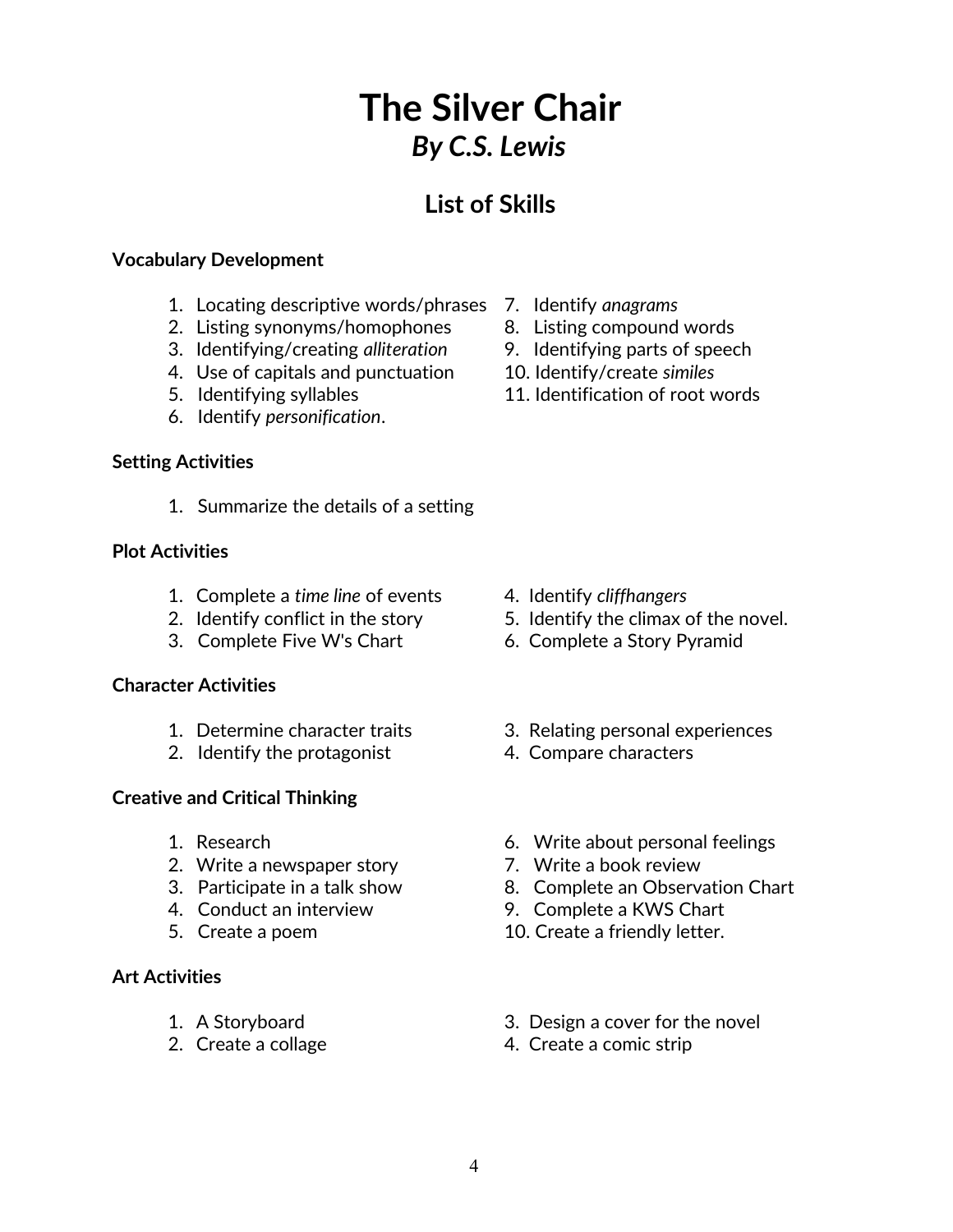#### **Synopsis**

 Eustace and Jill are on the run from school bullies when Aslan suddenly calls them to Narnia. Caspian's son, Prince Rilian, has mysteriously disappeared and Aslan wants the children to find him.

 With the help of a strange creature called Puddlegum, Eustace and Jill journey across a giant country and into a strange underground world in their search for the lost prince. But in order to save Rilian, the friends must first battle a deadly evil that lurks below the surface of their beloved Narnia … [Courtesy of the Publisher]

 *C.S. Lewis' "The Silver Chair" is another great episode in the Chronicles of Narnia. It tells the ongoing story of Eustace Scrubb (my favorite human character in the Narnia stories). This time Eustace and his friend Jill must find and rescue Prince Rilian of Narnia, King Caspian's son.*

 *The Silver Chair operates on so many levels. It is an allegory of Man's interaction with and failure to obey God. It is an argument against the Naturalistic worldview. It is a story of journey and friendship. Most importantly, it is a ripping good tale. -* **Review [\(www.amazon.com\)](http://www.amazon.com/)**

#### **Author Biography** C.S. Lewis

 C.S. Lewis. Clives Staples (Jack) Lewis was born in Belfast, Ireland in 1898. He was a close friend of J.R. R. Tolkien (*Lord of the Rings*) when both men were faculty members at Oxford University in Oxford, England. Dr. Lewis was a devout Christian who wrote many books defending and explaining his faith. In 1956, he married the American writer [Joy Gresham,](http://en.wikipedia.org/wiki/Joy_Gresham) who died four years later of cancer at the age of 45. Lewis's works have been translated into more than 30 languages and have sold millions of copies. *The Chronicles of Narnia* have sold the most and have been popularized on stage, TV, radio and the movies. Lewis died on Nov. 22, 1963 - the same day that President Kennedy was assassinated.

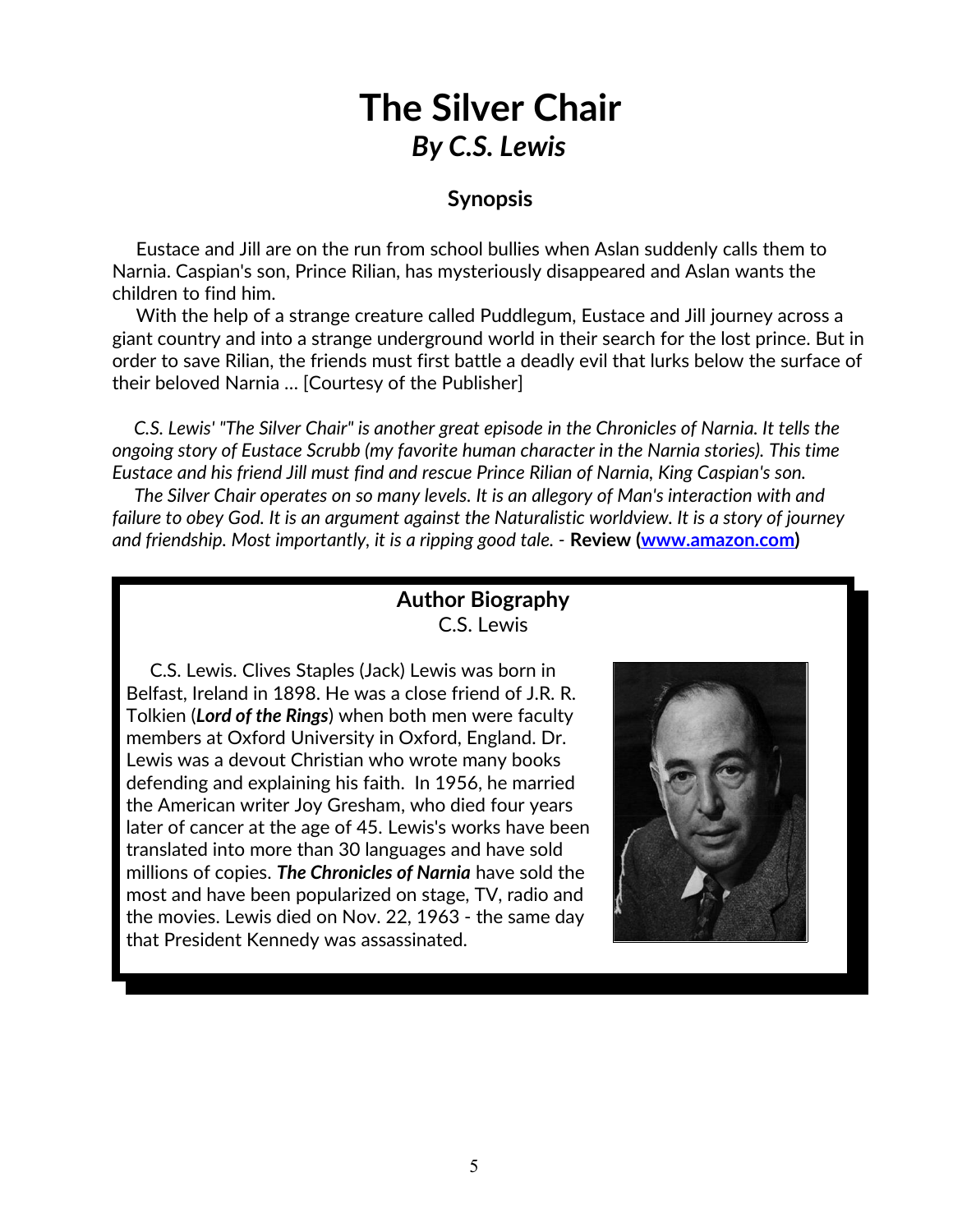

Student Name

| Assignment | Grade / Level | Comments |
|------------|---------------|----------|
|            |               |          |
|            |               |          |
|            |               |          |
|            |               |          |
|            |               |          |
|            |               |          |
|            |               |          |
|            |               |          |
|            |               |          |
|            |               |          |
|            |               |          |
|            |               |          |
|            |               |          |
|            |               |          |
|            |               |          |
|            |               |          |
|            |               |          |
|            |               |          |
|            |               |          |
|            |               |          |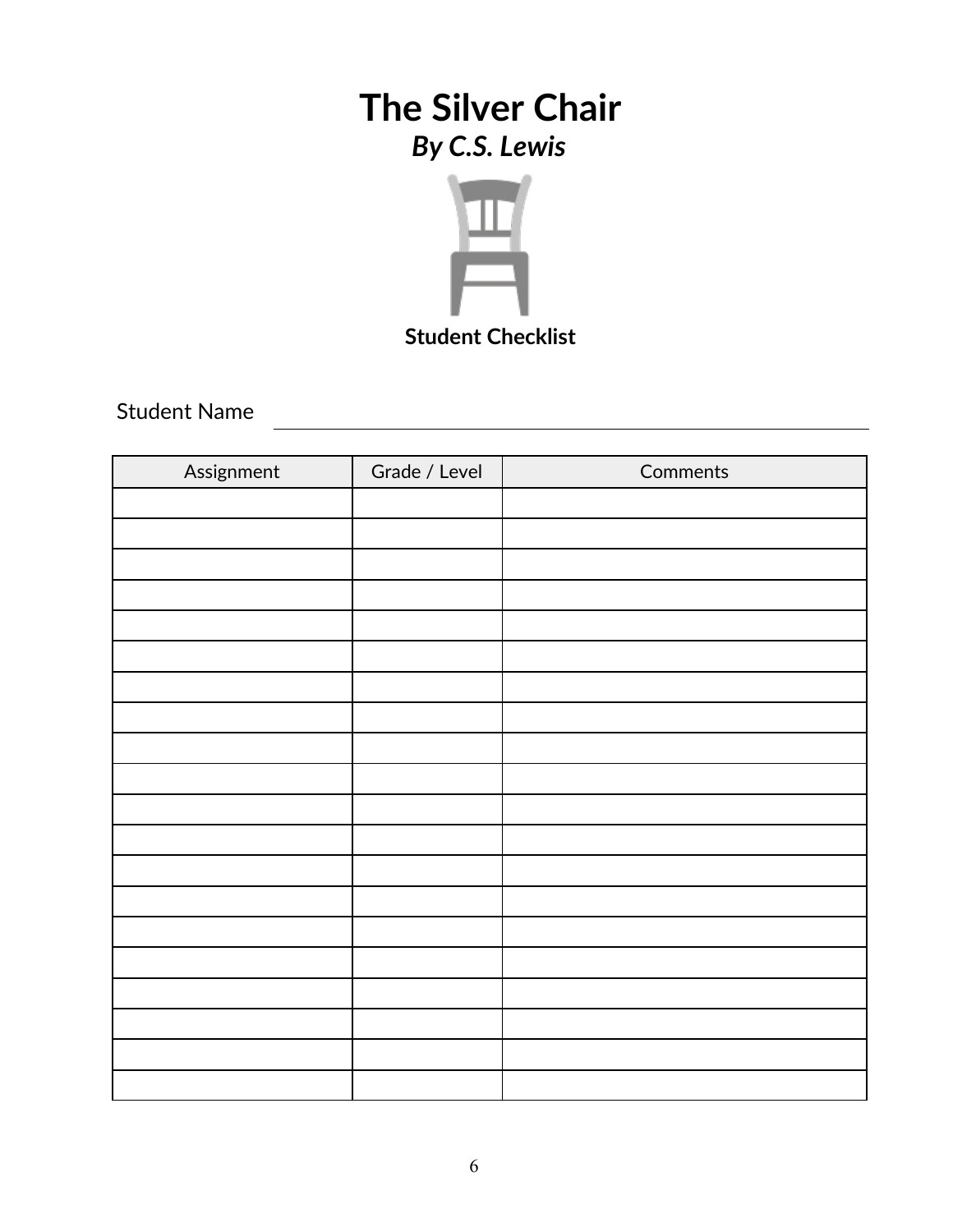# **The Silver Chair**



# *By C.S. Lewis*

Name: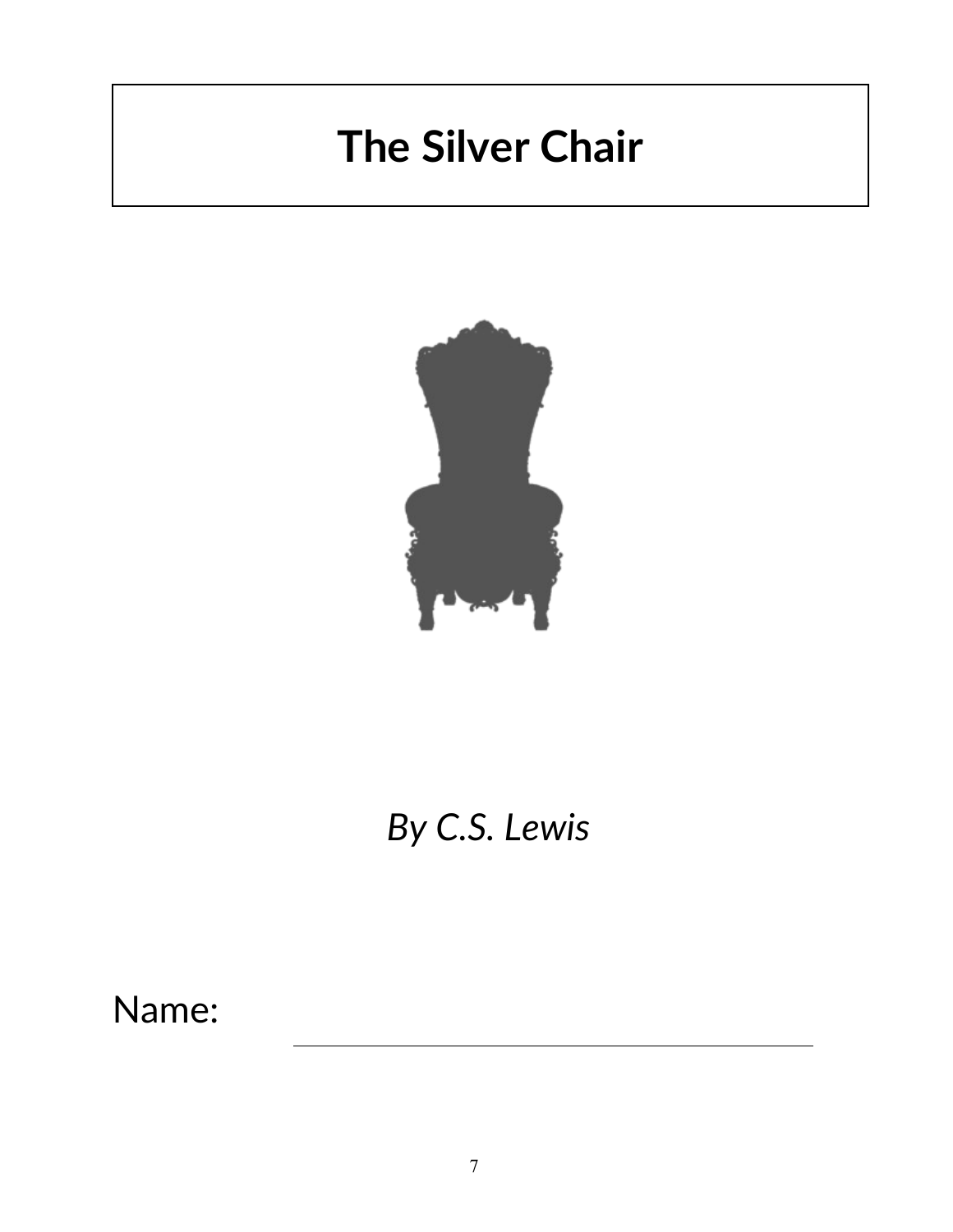# **The Silver Chair** *By C.S. Lewis* **Chapters 1-2**

### **Before you read these chapters**:

The **protagonist** in most novels features the main character or "good guy." There are actually two protagonists in *The Silver Chair*, Eustace and Jill, two young people are drawn into the land if Narnia on a dangerous and vital mission. Think back on some of your favorite characters from past novels that you have read or movies you've seen. What do you think makes for an especially interesting **protagonist**? (One that is very difficult to forget.)

# **Vocabulary:**

\* In Chapter One Eustace and Jill mention *hols*, which means *holidays*.

Choose a word from the list to complete each sentence.

| indignant | laurels  | precipice   | spiteful   |
|-----------|----------|-------------|------------|
| quenched  | wrenched | convenience | persistent |

- 1. I have included a stamped, self-addressed envelope for your \_\_\_\_\_\_\_\_\_\_\_\_\_\_\_\_\_.
- 2. That old dog is so  $\qquad \qquad$ , I know that sooner or later he will get his own way.
- 3. She \_\_\_\_\_\_\_\_\_\_\_\_\_\_\_\_ her thirst with a large bottle of iced tea.
- 4. Ralph was just being \_\_\_\_\_\_\_\_\_\_\_\_\_\_\_ by not loaning you his catcher's mitt.
- 5. The teacher was most \_\_\_\_\_\_\_\_\_\_\_\_\_\_\_ when we called him by his first name.
- 6. They dove into the bushes and hid themselves among the \_\_\_\_\_\_\_\_\_\_\_\_\_\_.
- 7. Jill ventured as close to the \_\_\_\_\_\_\_\_\_\_\_\_\_\_\_\_\_\_ as she dared.
- 8. Eustace \_\_\_\_\_\_\_\_\_\_\_\_\_\_\_\_\_\_\_ the sword from the knight's hand.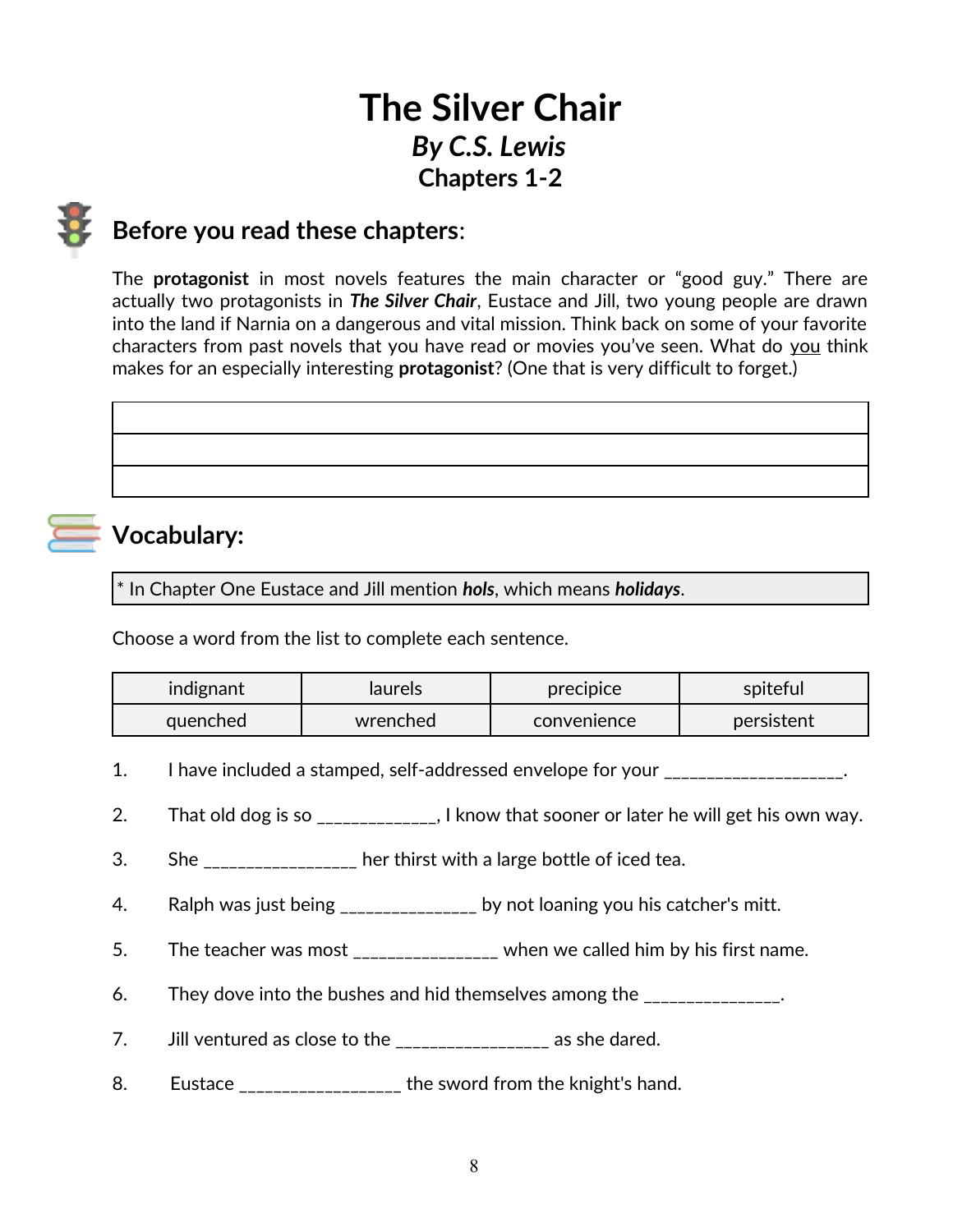

- 1. What is the **setting** of the story at the beginning of Chapter One?
- 2. Why was the school Eustace and Jill attended an unpleasant place to be?
- 3. How had Eustace's personality changed since last term, and what had caused this change?

4. Describe how Eustace and Jill ended up in That Place.

5. Once Eustace and Jill had entered That Place, Jill asks the questions, *Can we get back? Is it safe?* Why do you suppose the author chose to leave these questions unanswered?

6. Describe how Aslan saved Eustace at the end of Chapter One.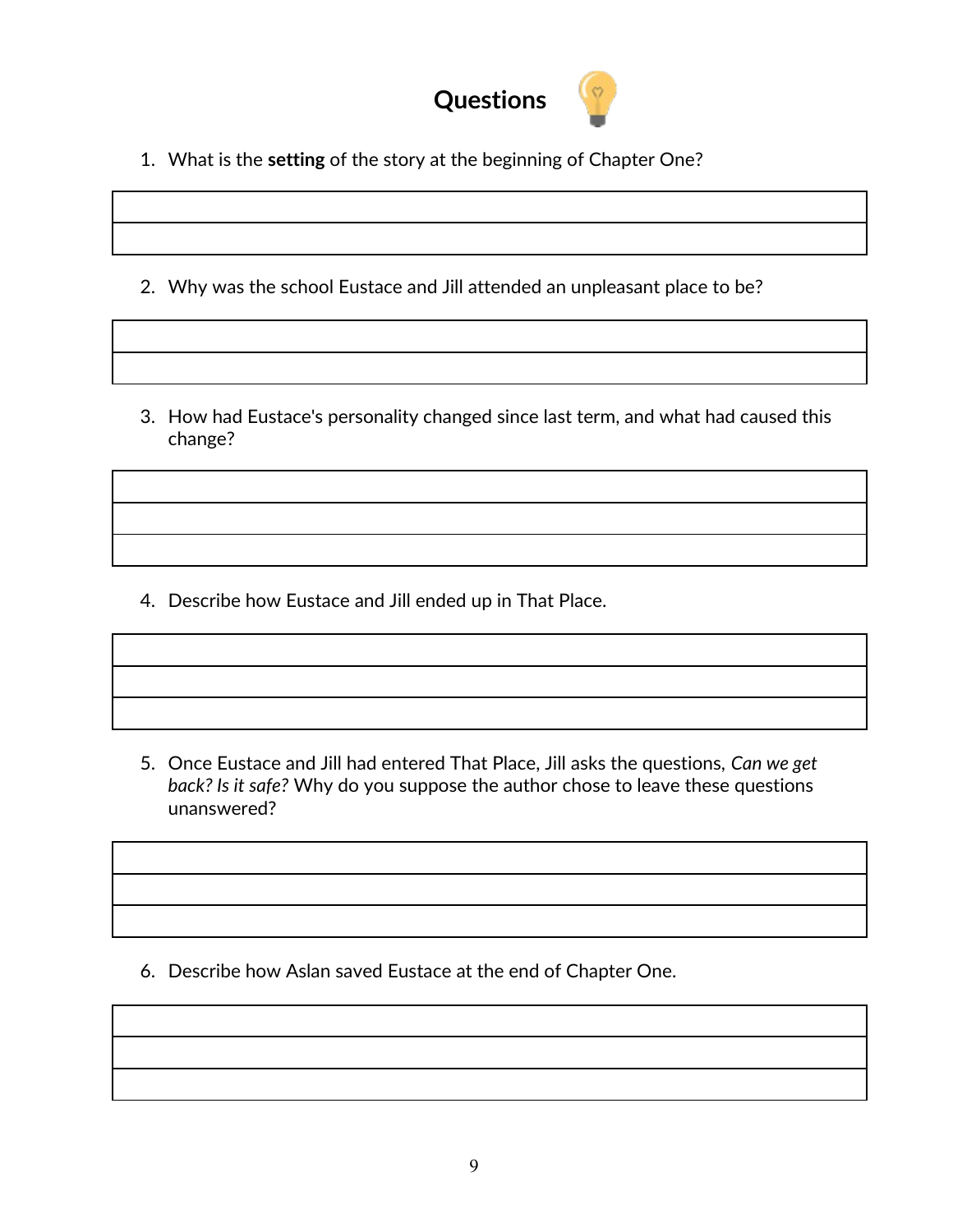7. What are three adjectives which you would choose to describe the personality of Aslan?

8. Why do you think Aslan asked Jill what happened to the boy when he was right there and probably saw what happened?

9. Summarize briefly the four signs Aslan outlined in their quest.

| റ |  |
|---|--|
|   |  |
| 3 |  |
|   |  |
|   |  |
| 4 |  |

10. Why do you think Jill felt no fear when she was blown off the cliff?

11. What clues do you have near the end of Chapter Two which might indicate that Jill has been transported to a place and time similar to earth's Medieval Times?

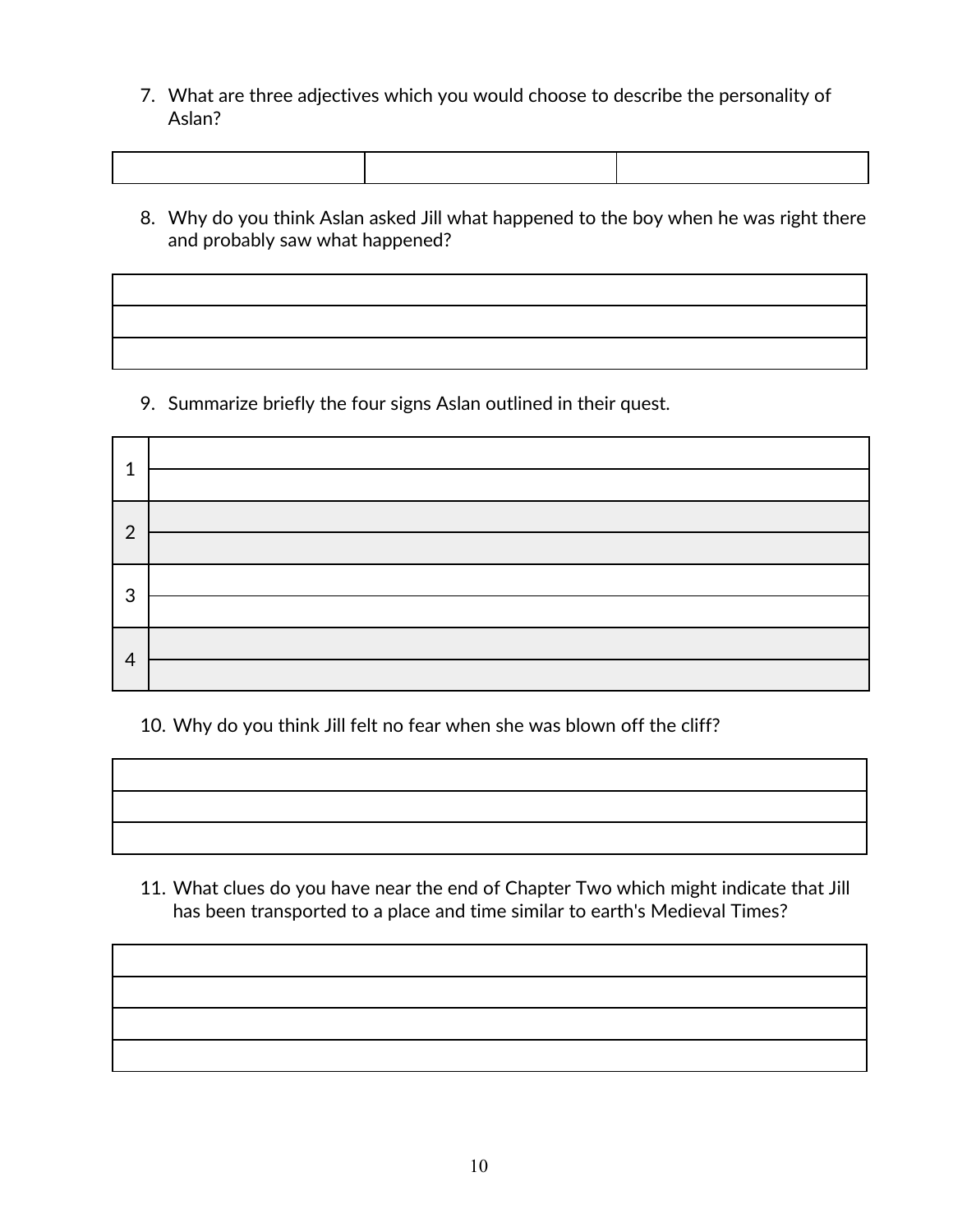## **Language Activity**



**A.** A **simile** is a comparison using the words "like" or "as". An example from Chapter One is, *It made the drops of water on the grass glitter like beads ...* What two things are being compared in this example?

Invent your own **similes** comparing the following items with something from your own imagination:

a) the roar of a lion

b) a cool drink of water

c) your own example

#### **Good to Know – The Lions of Trafalgar Square.**

It mentions in Chapter Two that Aslan reminded Jill of the lions in Trafalgar Square.

**Trafalgar Square** is a public square in the city of Westminster, [Central London,](https://en.wikipedia.org/wiki/Central_London) built around the area formerly known as [Charing](https://en.wikipedia.org/wiki/Charing_Cross) [Cross.](https://en.wikipedia.org/wiki/Charing_Cross) Its name commemorates the [Battle of Trafalgar,](https://en.wikipedia.org/wiki/Battle_of_Trafalgar) a British naval victory in the Napoleonic Wars with France and Spain that took place on 21 October 1805 off the coast of [Cape Trafalgar.](https://en.wikipedia.org/wiki/Cape_Trafalgar) The 'statue of Nelson is guarded by four sculpted lions.

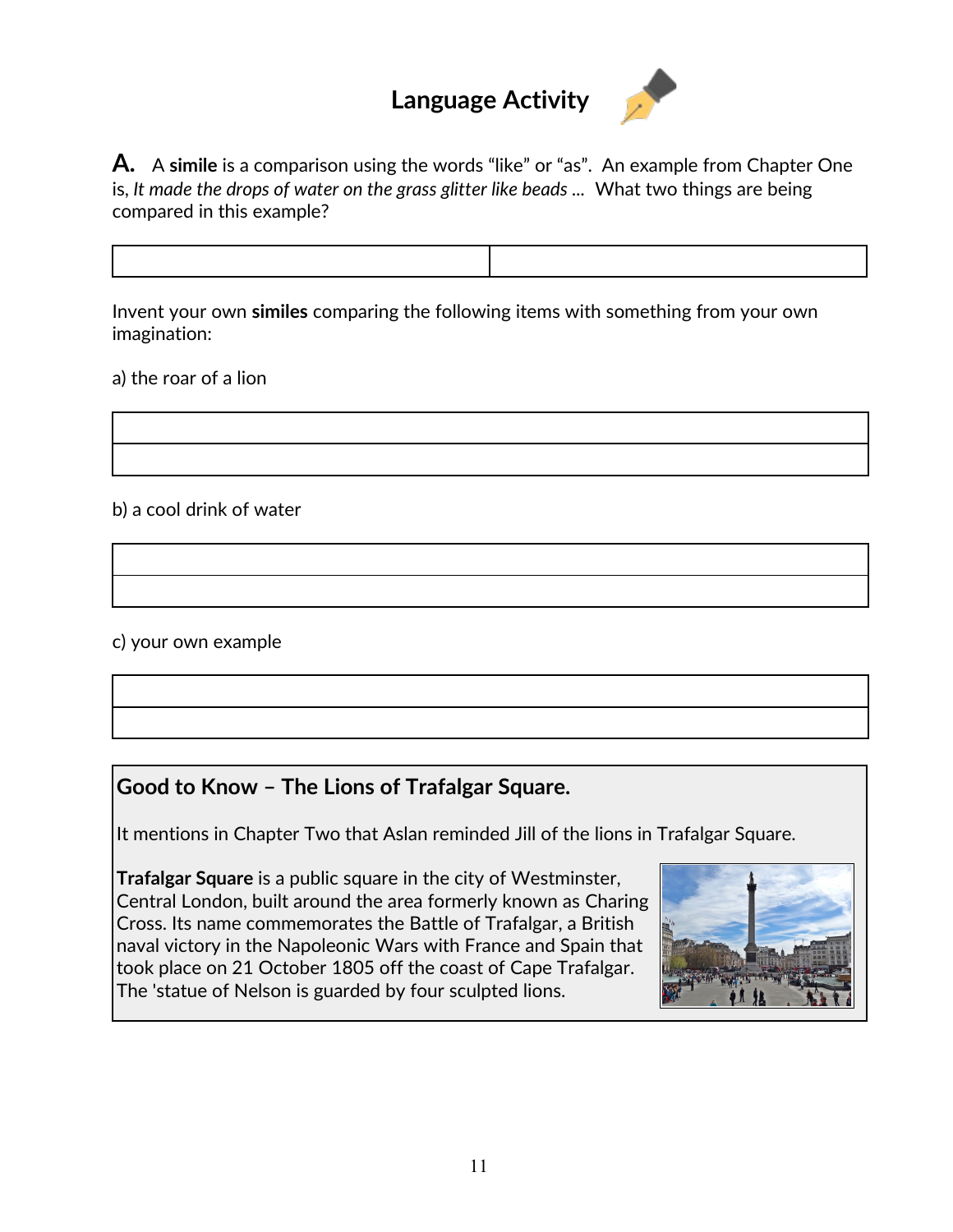## **B. Anagrams**

An **anagram** is a word that is formed by changing the order of the letters of another word. For example, the letters in the word **WAS** can also form the word **SAW**. Follow these directions to form the anagrams:



a) read the clue in the right-hand column.

b) Using the word in the left-hand column move the letters around in any order, but you must use all the letters. All of the words in the left-hand column can be found in the first two chapters of *The Silver Chair*.

| Word    | Anagram | <b>Clue</b>                |
|---------|---------|----------------------------|
| staring |         | Classifications.           |
| darting |         | Enjoys the swap.           |
| cedars  |         | Shaking in my boots.       |
| breath  |         | Rub-a-dub-dub.             |
| hangers |         | String 'em up once again.  |
| swear   |         | Articles offered for sale. |
| golden  |         | Yearned for.               |

Now find four additional words from the first two chapters which have interesting anagrams and see if you can stump a classmate.

| Word | Anagram | Clue |
|------|---------|------|
|      |         |      |
|      |         |      |
|      |         |      |
|      |         |      |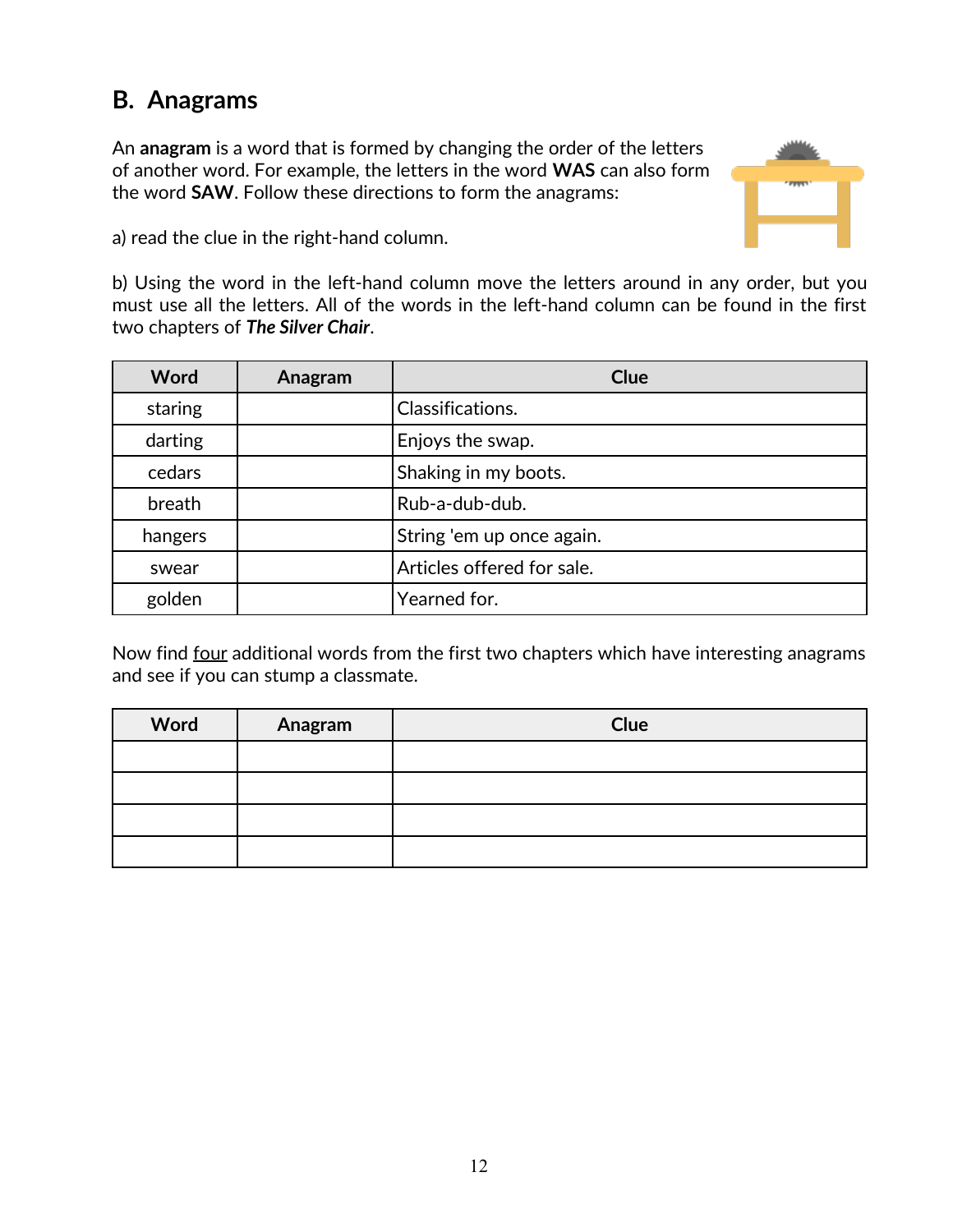## **C. 5 Ws and an H.**

Choose an event from this section that you thought was really important and/or exciting. Using facts that you gleaned from reading about this event, fill in the balloons below, summarizing what you learned.

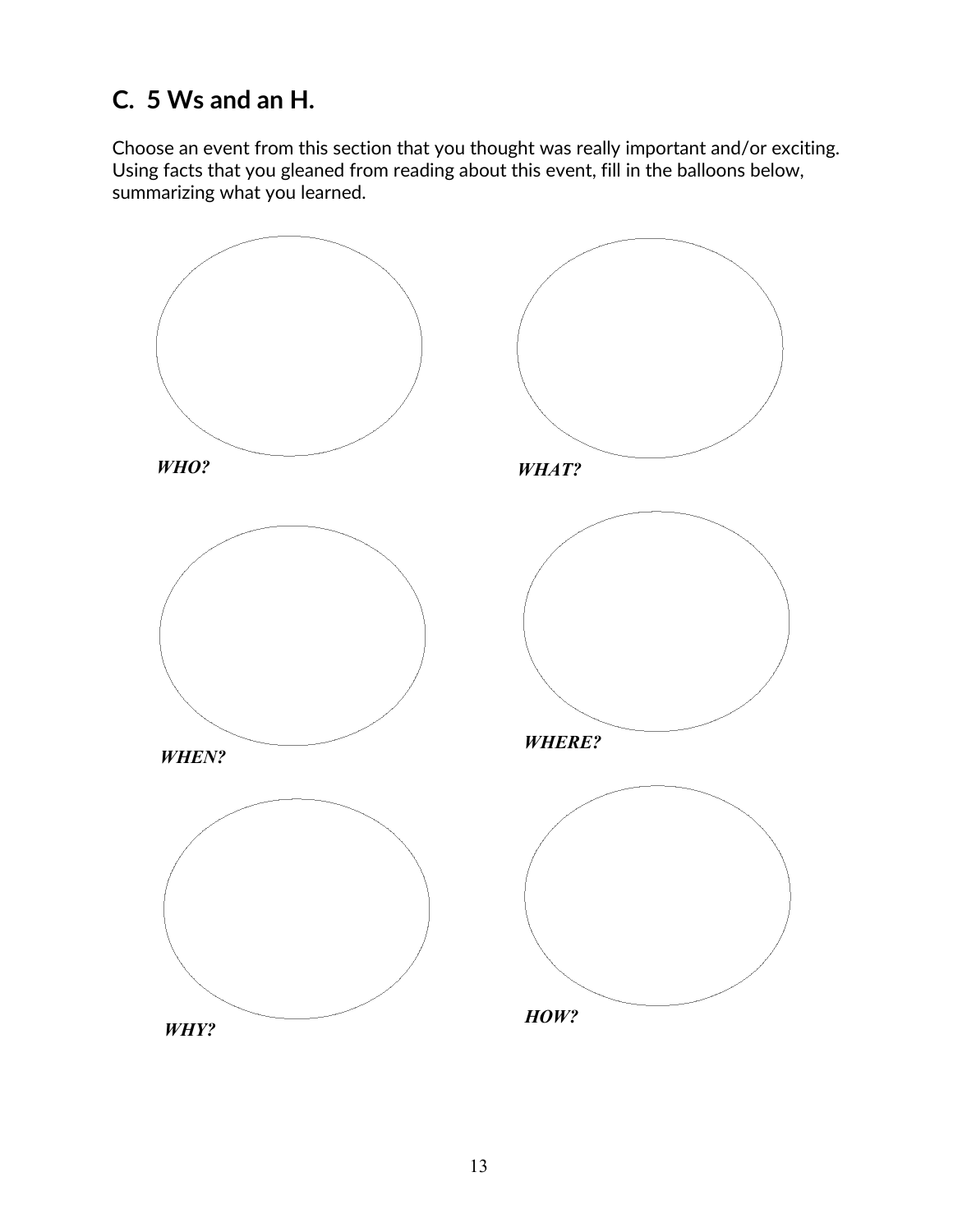

# **A. Storyboard**

A storyboard is a series of pictures that tell about an important event in a story. A storyboard can tell the story of only one scene – or the entire novel. Complete the storyboard below illustrating the events described in the first two chapters of our novel. You may wish to practice your drawings on a separate piece of paper.